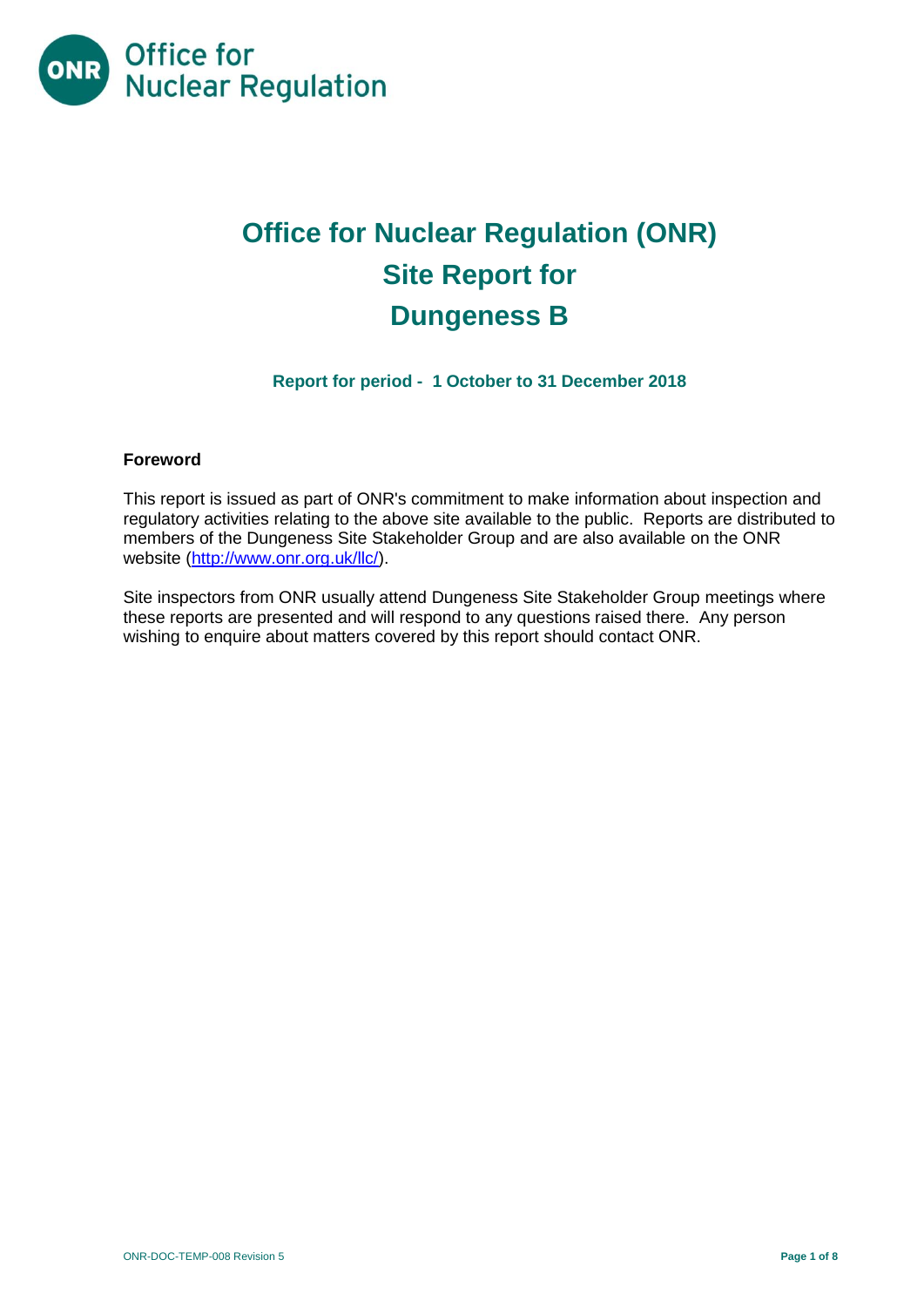# **TABLE OF CONTENTS**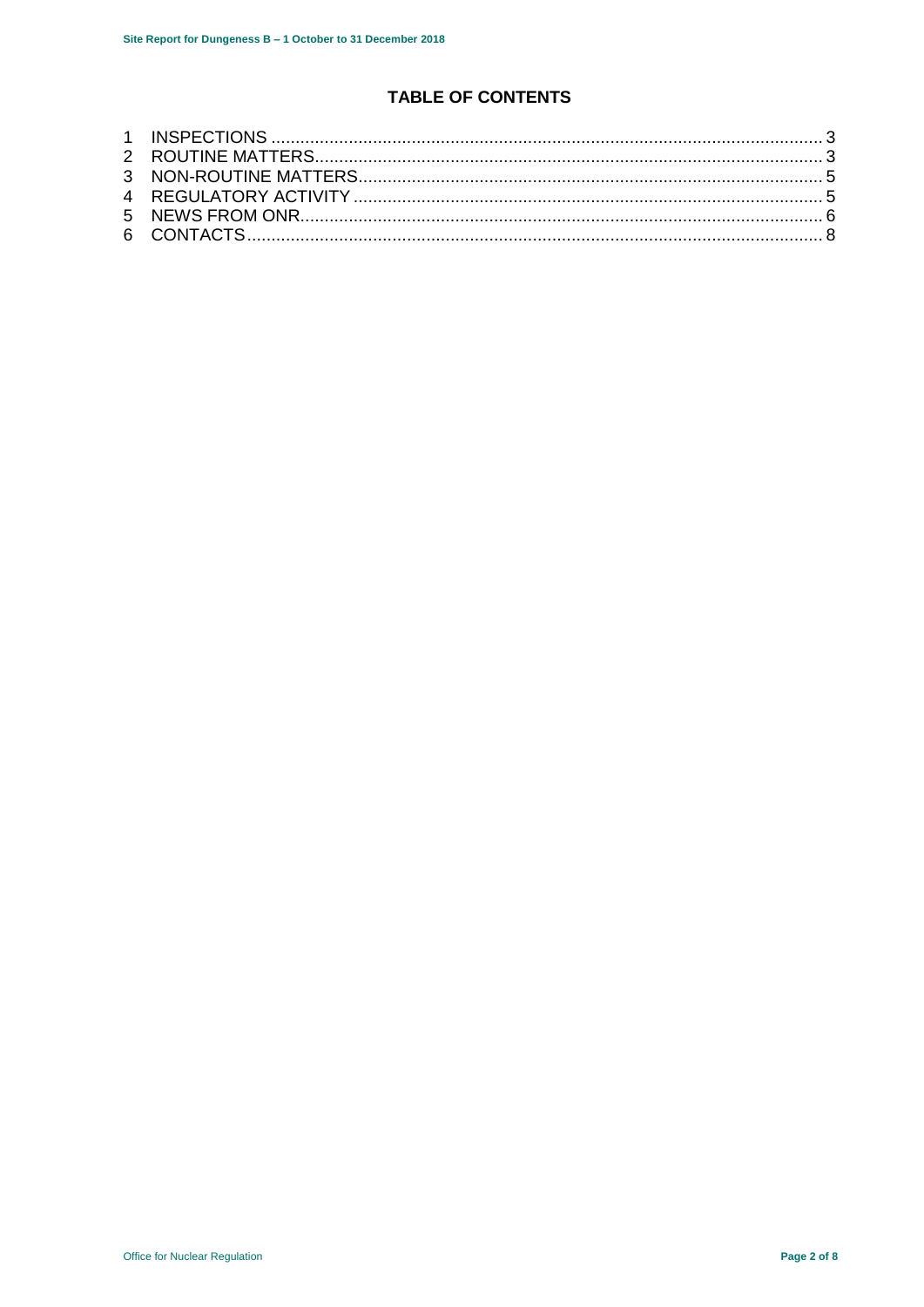# <span id="page-2-0"></span>**1 INSPECTIONS**

# **1.1 Dates of inspection**

1. ONR inspectors undertook inspections at Dungeness B Power Station, on the following dates during the quarter:

| п | $2 - 5$   | October  |
|---|-----------|----------|
| ш | $22 - 23$ | October  |
| ш | $23 - 24$ | October  |
| ш | 8         | November |
| ▅ | $12 - 15$ | November |
|   | 4 - 6     | December |

# <span id="page-2-1"></span>**2 ROUTINE MATTERS**

# **2.1 Inspections**

- 2. Inspections are undertaken as part of the process for monitoring compliance with:
	- the conditions attached by ONR to the nuclear site licence granted under the Nuclear Installations Act 1965 (NIA65) (as amended);
	- **the Energy Act 2013**
	- the Health and Safety at Work Act 1974 (HSWA74); and
	- Regulations made under HSWA74, for example the Ionising Radiations Regulations 2017 (IRR17) and the Management of Health and Safety at Work Regulations 1999 (MHSWR99).
- 3. The inspections entail monitoring the licensee's actions on the site in relation to incidents, operations, maintenance, projects, modifications, safety case changes and any other matters that may affect safety. The licensee is required to make and implement adequate arrangements under the conditions attached to the licence in order to ensure legal compliance. Inspections seek to judge both the adequacy of these arrangements and their implementation.
- 4. In this period, routine inspections at Dungeness B covered the following compliance inspections:
	- Licence condition 10 Training
	- Licence condition 11 Emergency arrangements
	- Licence condition 28 Examination, inspection, maintenance and testing
- 5. An unplanned compliance inspection against LC10 was primarily focussed on the station's emergency shift training exercises. The exercises have been rolled out since 10 October 2018 and there have been five to date. The nominated site inspector observed one exercise scenario "EDDINGTON" which consisted of a nuclear emergency initiated by a seismic event which included casualty recovery. The site inspector observed the Alternative Access Control Point (AACP) team and a single deployment team. Other observers included the station's own internal regulator and Berwicks who train the station's command and control centres response teams. The site inspector was supported by an ONR conventional health and safety inspector who observed the station simulator responses and emergency command centre.
- 6. The site inspector judged that an inspection rating of Green was appropriate for the LC10 compliance inspection and noted that this inspection also met the requirements of LC11 (6) in the provision of appropriate training in ensuring that persons responding to an emergency on the site are aware of the roles and duties they are expected to perform.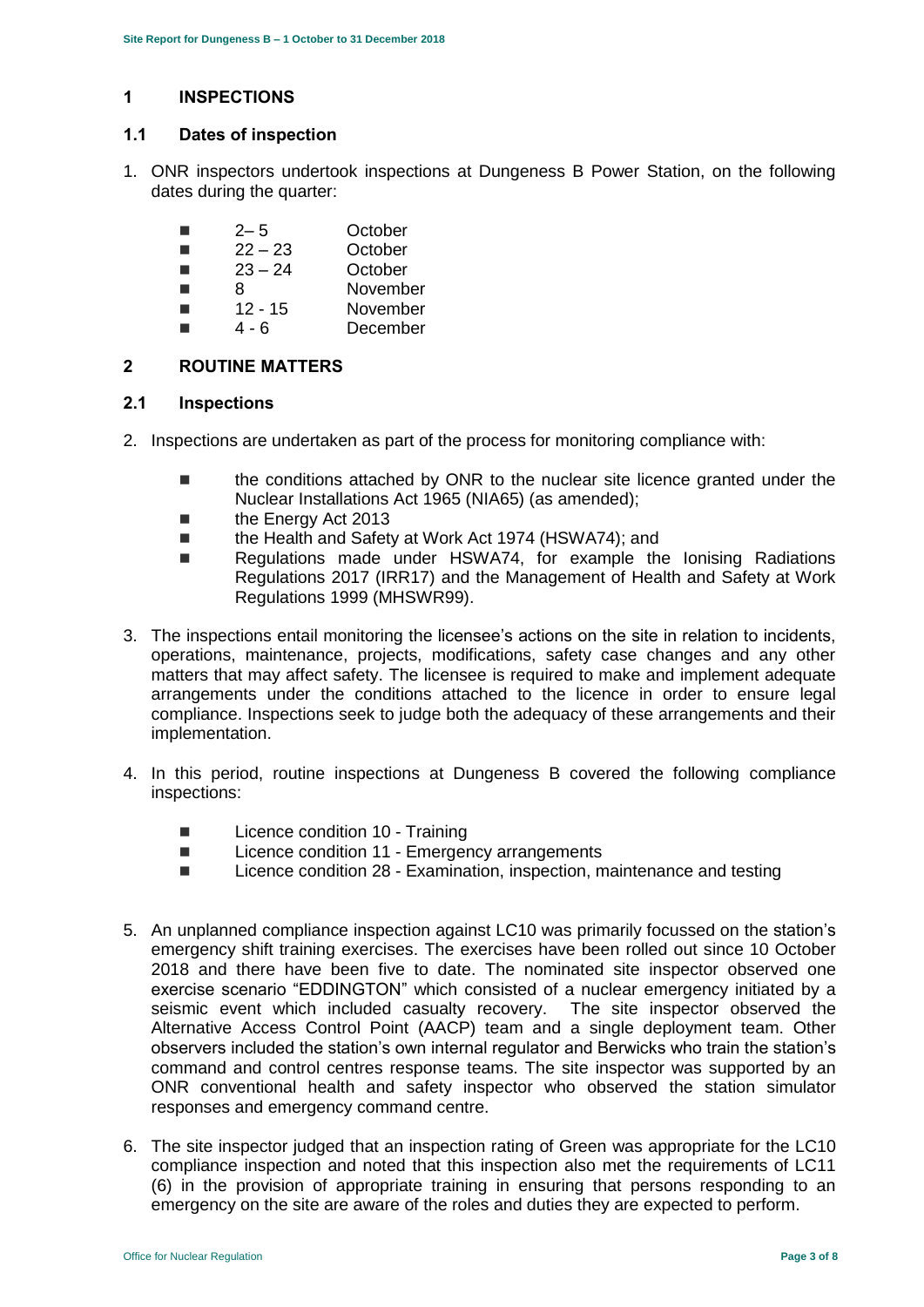7. The LC 11 compliance inspection looked at the licensee's emergency handbooks (EHB) which are located in defined areas of the station as defined within the station's departmental instructions. The site inspector examined several EHB's of which he identified a significant number that:

i) did not reflect the current asset management system revisions of particular sections; ii) were absent as defined within the stations emergency preparedness document, or iii) did not contain sections that were defined within the station's arrangements.

- 8. In addition, the station's management systems did not fully control the management of EHB updates therefore ensuring all copies reflected the correct section revisions. Notwithstanding these observations, the sampled EHB's in the key response centres were all correct in their content. In light of this finding the site inspector was of the opinion that the station could still have responded effectively if an incident arose.
- 9. Due to the significance of the inspection findings, the site inspector rated the inspection as amber (seek improvement). The application of ONR's enforcement management model (EMM) indicated that an enforcement letter was appropriate. A regulatory issue has been raised to track the station's progress in addressing the shortfalls that were identified and a regulatory enforcement letter has been sent to the station (see table 1 below).

### System Based Inspections (SBI)

- 10. In addition to our compliance inspections based on the conditions attached to the nuclear site licence, ONR inspectors also inspect operating reactors against safety-related systems. Each site has a safety case that demonstrates how it operates safely. For Advanced Gas-cooled Reactors, each of the twenty-five key systems will be inspected against the claims made upon them by the safety case. The aim is to systematically inspect all the significant safety related systems within a five-year cycle. ONR considers that this will provide additional assurance that operations on the Dungeness site are safe. Each of these system inspections considers the relevant licence conditions below:
	- **Licence condition 10: Training**
	- Licence condition 23: Operating rules
	- Licence condition 24: Operating instructions
	- Licence condition 27: Safety mechanisms
	- Licence condition 28: Examination, inspection, maintenance and testing
	- Licence condition 34: Leakage and escape of radioactive material and radioactive waste
- 11. During the reporting period no safety related system was inspected.

### **2.2 Other work**

- 12. During this reporting period, the site inspector held several meetings relating to the progress of regulatory issues, the outages at reactor 21 and reactor 22, the follow up of reported incidents on station, and the station's response to ONR's Direction Licence Instrument No 557 under LC15(4) that was issued on the 11 September 2018.
- 13. Also in this reporting period, several LC28 compliance inspections were undertaken by various specialist inspectors which will form part of ONR's assessment relating to the issue of a licence instrument for consent under LC30(3) for return to service of Dungeness B Reactor 22 following its periodic shutdown.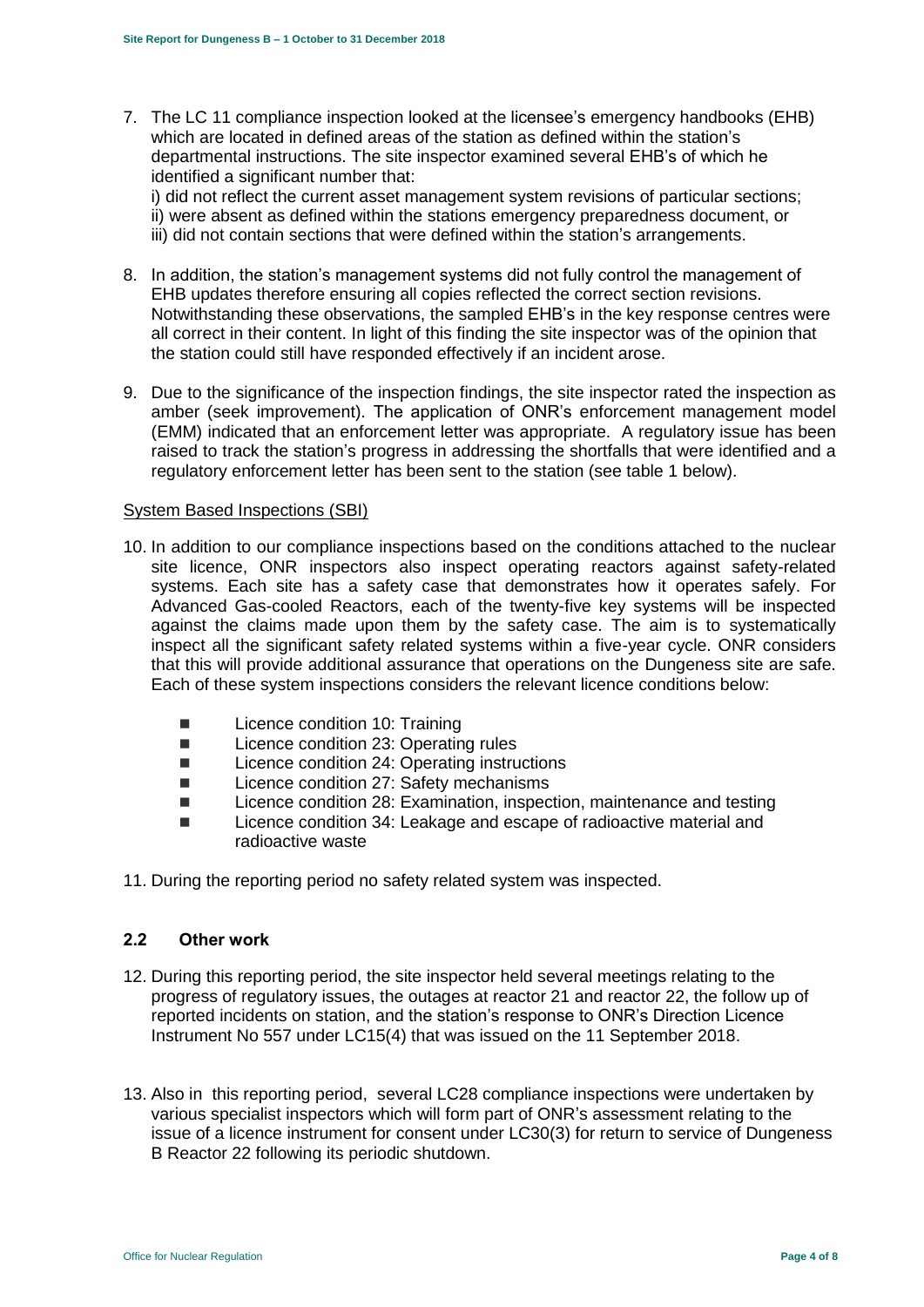# <span id="page-4-0"></span>**3 NON-ROUTINE MATTERS**

- 14. Licensees are required to have arrangements to respond to non-routine matters and events. ONR inspectors judge the adequacy of the licensee's response, including actions taken to implement any necessary improvements.
- 15. Two ONR structural integrity specialist inspectors have undertaken several engagement meetings with the station in response to it's discovery of cracking in the main steam line and site corrosion issues. In addition, an unplanned LC28 compliance inspection to inspect work recovery work by the licensee has also been undertaken.
- 16. The unplanned LC28 inspection reviewed the scope of the licensee's inspection programme, prompted by the discovery of cracking in the main steam system of boiler 27. The methods applied, quality control arrangements, record keeping and sentencing of results were inspected and the licensee provided evidence to justify scope, techniques and treatment of inspection data. In each respect the specialist inspectors found that evidence to be adequate. Overall the inspection was found to be satisfactory and, based on ONR inspection rating guidance was award an inspection rating of green (no further action required).

# <span id="page-4-1"></span>**4 REGULATORY ACTIVITY**

- 17. ONR may issue formal documents to ensure compliance with regulatory requirements. Under nuclear site licence conditions, ONR issues regulatory documents which either permit an activity or require some form of action to be taken. These are usually collectively termed 'Licence Instruments' (LIs), but can take other forms. In addition, inspectors may issue Enforcement Notices to secure improvements to safety.
- 18. As reported last quarter, ONR issued a Direction (Licence Instrument No 557) under LC15 (4) on the 11 September 2018 for the station to review and reassess safety of concealed systems in relation to corrosion. The station responded on the 3 December 2018. ONR has reviewed the information provided by the station and also completed a number of inspections at Dungeness B in order to monitor progress of its event recovery. ONR has concluded that the requirements of the Direction have been met and that Dungeness B has provided adequate evidence to demonstrate that such risks are ALARP with both reactors currently shut down. Consequently, the Direction issued to Dungeness B is considered closed.
- 19. However, prior to return to service (RTS) of either reactor at Dungeness B, NGL has committed to completing a programme of inspection and remediation activities which was identified within the station's Direction response document. The successful completion of this work will be necessary for ONR to be able to support a return to full power operation.

# **Table 1 Licence Instruments and Enforcement Notices Issued by ONR during this period**

| <b>Date</b> | Tvpe                      | <b>Ref No</b> | <b>Description</b>                                                                                                               |
|-------------|---------------------------|---------------|----------------------------------------------------------------------------------------------------------------------------------|
| 18/10/2018  | <b>Enforcement letter</b> | 71316         | Direction under Licence Condition 15 (4) - Pipework,<br>Material Condition, CUI - Findings following repeat<br>inspection at DNB |
| 08/11/2018  | <b>Enforcement letter</b> | 71317         | <b>EDF Energy Nuclear Generation Ltd</b><br>Dungeness B Power Station                                                            |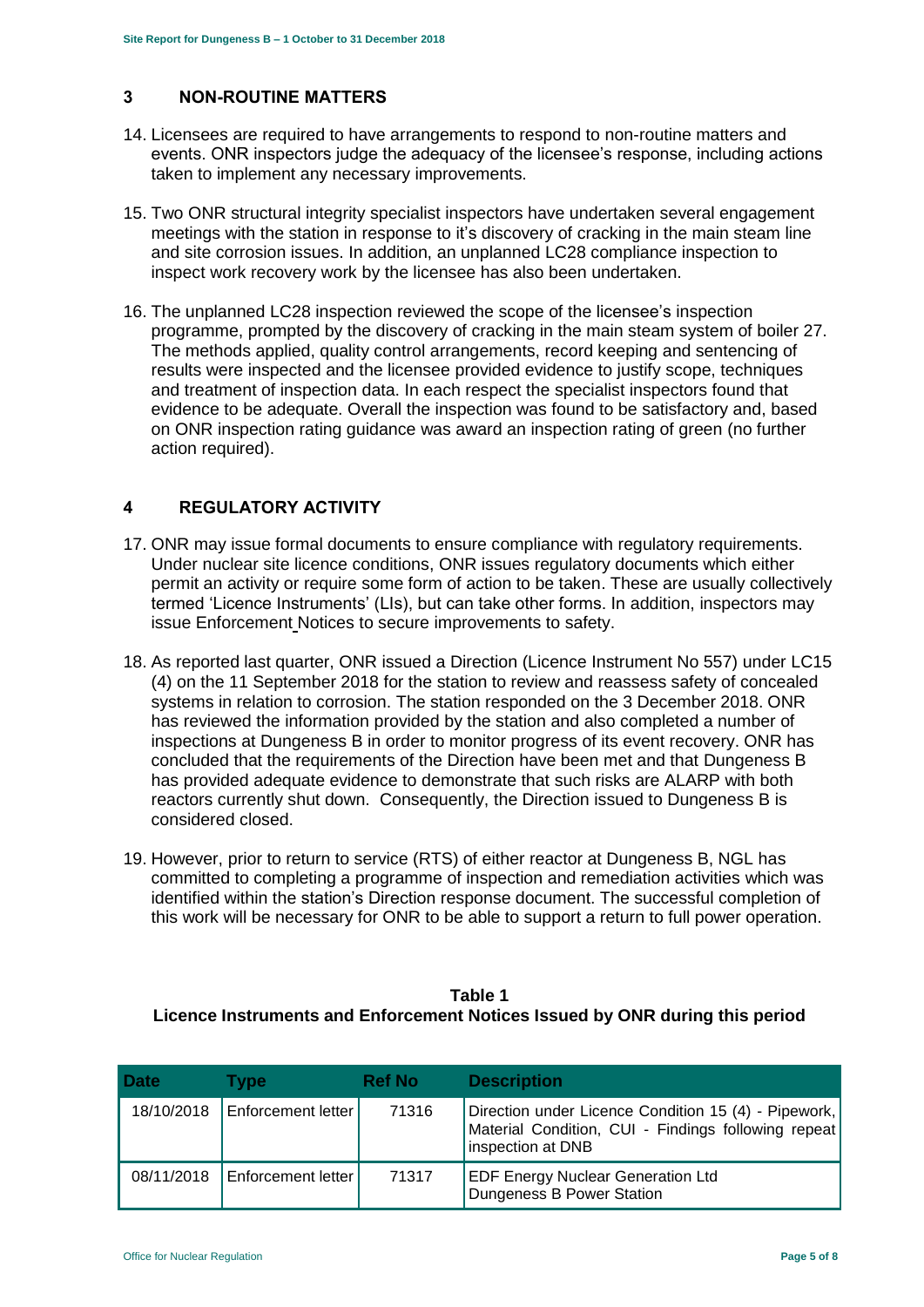|            |                    |                  | Nuclear Site Licence No: 61<br>Licence Condition 32 – Accumulation of radioactive<br>waste                                                                                                 |
|------------|--------------------|------------------|--------------------------------------------------------------------------------------------------------------------------------------------------------------------------------------------|
| 03/12/2018 | Enforcement letter | 71318            | REVIEW AND CONSIDERATION OF EC 357719 -<br>Dungeness B Graphite Weight Loss Update                                                                                                         |
| 06/12/2018 | Enforcement letter | 71319            | ONR Review of NGL's Response to the Direction<br>Issued under LC15(4) - Periodic Review Pipework,<br>Material Condition, Corrosion Under Insulation and<br><b>Concealed/Buried Systems</b> |
| 17/12/2018 | Enforcement letter | 71320            | Licence Condition 11 - Emergency Arrangements                                                                                                                                              |
| 18/10/2018 | <b>Direction</b>   | <b>DNB71316N</b> | Direction under Licence Condition 15 (4) - CUI,<br>Pipework (Amendment to LI 557 to extend the<br>compliance date)                                                                         |

Reports detailing the above regulatory decisions can be found on the ONR website at [http://www.onr.org.uk/pars/.](http://www.onr.org.uk/pars/)

# <span id="page-5-0"></span>**5 NEWS FROM ONR**

# **October:**

- We welcomed the [publication](http://news.onr.org.uk/2018/10/iaea-review-torness-power-station/) of the key review of operational safety performance at Torness nuclear power station, published by the International Atomic Energy Agency and the UK government. The report highlights eight areas of good practice at Torness and offers proposals for further improvements, which we fully support.
- Following our decision to prosecute, EDF Energy Nuclear Generation Ltd and Doosan Babcock Ltd pleaded guilty to offences at Hinkley Point B under the Health & Safety at Work etc. Act 1974, section 3(1) and the Work at Height Regulations 2005, Regulation 4(1) respectively. The incident was a conventional health and safety matter, with no radiological risk to workers or the public. [A sentencing date](http://news.onr.org.uk/2018/10/edf-and-doosan-babcock-plead-guilty/) has been set for 1 February 2019 at Taunton Crown Court.

# **November**:

- Following a rigorous procurement process, we appointed six nuclear supply chain organisations to our new [Technical Support Framework \(TSF\).](http://news.onr.org.uk/2018/11/new-technical-support-framework-announced/) The new TSF, which came in to effect on 1 November 2018, has been established to provide a renewed and modernised framework for procuring technical support. We use this technical support to obtain, for example, expert technical assessments, access to specialist software or modelling, or access to niche skill sets that we do not retain in-house.
- The revised Nuclear Safety Directive introduced a European system of Topical Peer Review in 2017 and every six years thereafter. We played a leading role in the preparations for the first European 'Topical Peer Review' on Ageing Management of Nuclear Power Plants and welcome the publication of the [first peer review report](http://news.onr.org.uk/2018/11/onr-welcomes-first-topical-peer-review/) by the European Nuclear Safety Regulator Group. We are pleased that a number of our experts made a valuable contribution to the exercise alongside 16 European countries as well as Norway, Switzerland and Ukraine. The UK report was authored jointly between ourselves, EDF Nuclear Generation Ltd and EDF-NNB GenCo.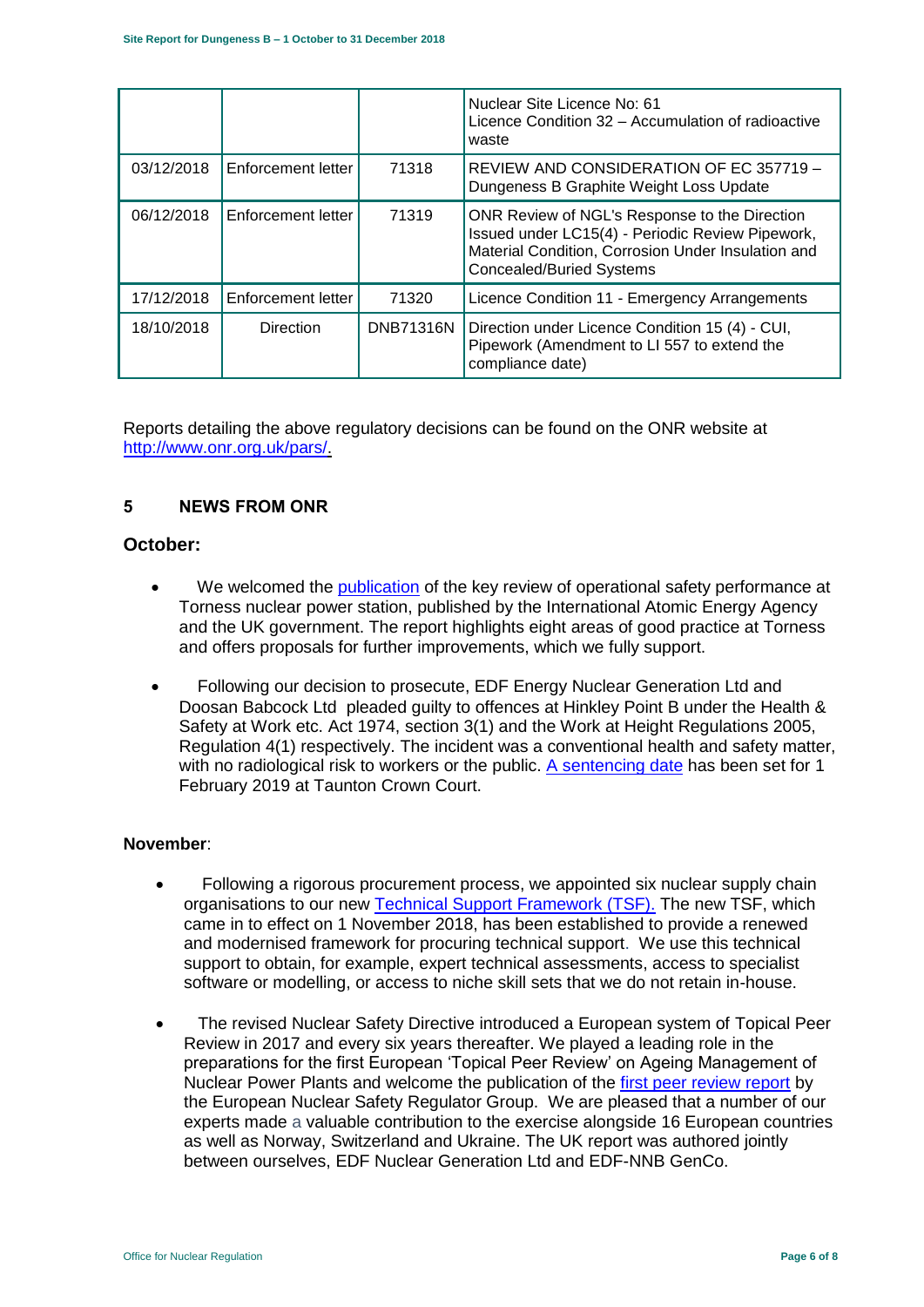- [The Atomic Weapons Establishment \(AWE\) was fined £1 million](http://news.onr.org.uk/2018/11/awe-prosecution-reaction/) after admitting offences under Section 2 (1) of the Health and Safety at Work etc. Act (1974). The incident, which occurred on 27 June 2017 was a conventional health and safety matter and there was no radiological risk to workers or the public. The prosecution was the result of our investigation into the incident.
- In conjunction with the Environment Agency, we announced the completion of our [initial high level scrutiny](http://news.onr.org.uk/2018/11/uk-hpr1000-completes-gda-step-2/) of the UK HPR1000 reactor design.
- We provided NNB Genco (HPC) Ltd (NNB GenCo) with [consent](http://news.onr.org.uk/2018/11/consent-for-hinkley-point-c-nuclear-island-concrete-pour/) to commence the unit 1 Nuclear Island concrete pour at Hinkley Point C (HPC). We also hosted our third webinar to explain our permissioning role for the Nuclear Island concrete pour at HPC and to provide information on our work to ensure that the new nuclear power station is built to the standards expected in the UK. Amongst others, a number of Site Stakeholder Group members joined the webinar and we received excellent feedback. We are planning further webinars on various topics in 2019. If you would like to find out more, please contact the ONR Communications team at [contact@onr.gov.uk](mailto:contact@onr.gov.uk)
- After 16 years of decommissioning work, Bradwell became the first of the Magnox nuclear power stations to receive our permission to enter into a period of "care and maintenance".
- The nuclear safeguards regulations which will enable ONR to set up the domestic safeguards regime following Euratom withdrawal, were laid in Parliament. The Government published the details, [alongside its response and the feedback to](https://www.gov.uk/government/consultations/nuclear-safeguards-regulations)  [consultation on the draft regulations on its website.](https://www.gov.uk/government/consultations/nuclear-safeguards-regulations)

# **December**:

- [Court proceedings continued](http://news.onr.org.uk/2018/12/prosecution-of-sellafield-ltd/) in our [prosecution of Sellafield Ltd](http://news.onr.org.uk/2018/07/update-prosecution-of-sellafield-ltd/) for offences under Section 2 (1) of the Health and Safety at Work etc Act (1974).
- Reactor 3 at Hunterston B remains offline after being shut down following a routine inspection into cracks in its graphite core, in March 2018. [Cracking of the graphite](http://www.onr.org.uk/civil-nuclear-reactors/graphite-core-of-agrs.htm)  [bricks in Advanced Gas-cooled Reactors](http://www.onr.org.uk/civil-nuclear-reactors/graphite-core-of-agrs.htm) such as Hunterston B is expected as the reactors age. However, the number of cracks found during the inspection of Reactor 3 has led to the licensee, EDF Nuclear Generation Limited, carrying out further inspections of the core. Reactor 4 at Hunterston B was taken offline in October for an inspection of its graphite core. EDF Energy has submitted a safety case for Reactor 4 and is preparing one for Reactor 3. We will assess both safety cases to determine whether the reactors are safe to return to service. Neither reactor may restart without our consent, which we will give only if it is safe to do so.
- The Government published a [Written Ministerial Statement](https://www.parliament.uk/business/publications/written-questions-answers-statements/written-statement/Commons/2018-12-19/HCWS1217/) on implementing Geological Disposal, announcing the publication of its [Working With Communities](https://www.gov.uk/government/publications/implementing-geological-disposal-working-with-communities-long-term-management-of-higher-activity-radioactive-waste) policy and the launch of a consent-based process to find a site to host a Geological Disposal Facility (GDF). While we have no formal role in identifying the site for a GDF, any future facility will need to meet the high standards of safety and security required of a licensed nuclear site.

All our latest news is available on our website [www.onr.org.uk](http://www.onr.org.uk/)